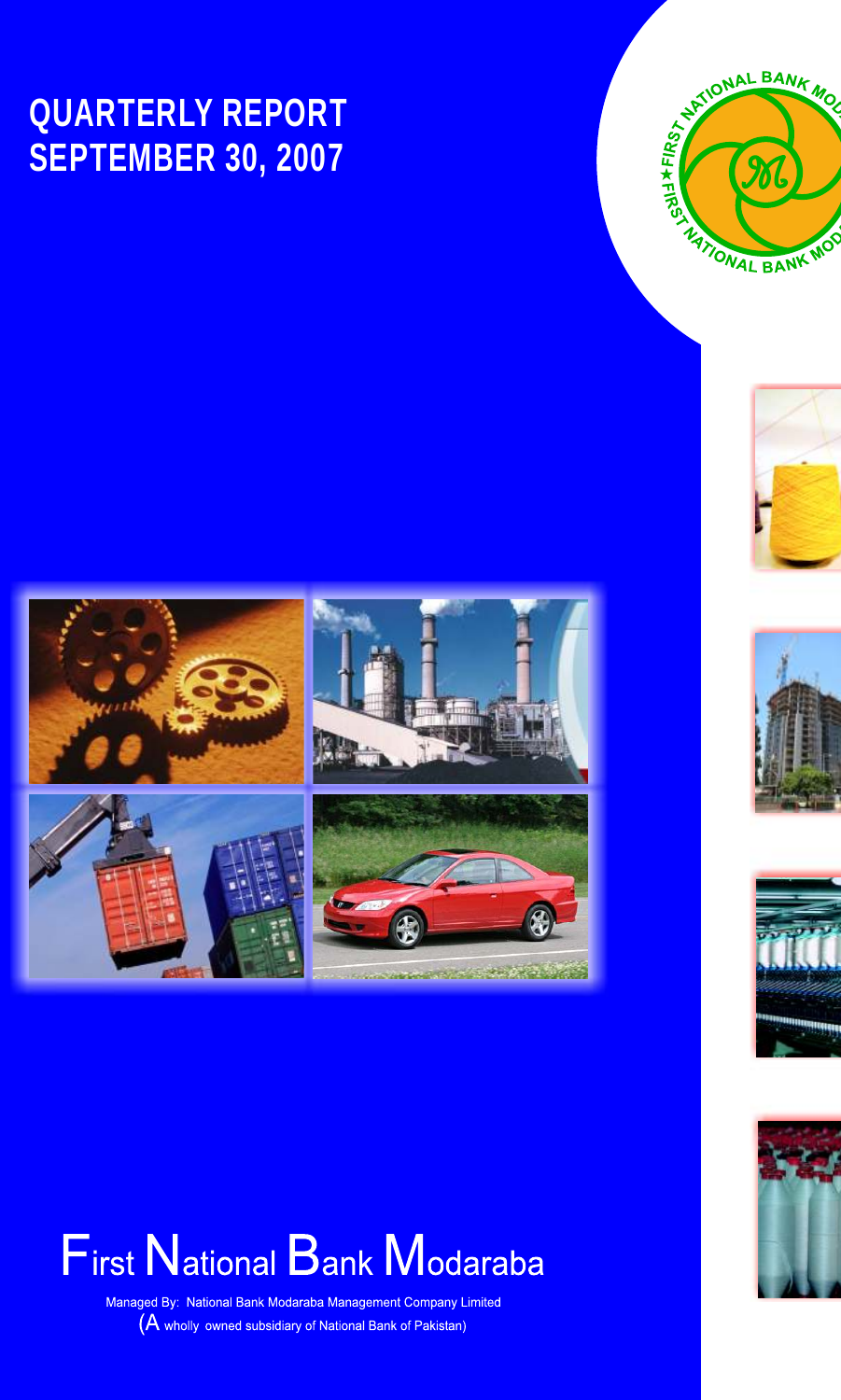*Quarterly Report September 30, 2007*

# CONTENTS

| Corporate Information          | 3 |
|--------------------------------|---|
| Directors' Report              | 4 |
| Balance Sheet                  | 5 |
| Profit and Loss Account        | 6 |
| Cash Flow Statement            | 7 |
| Statement of Changes in Equity | 8 |
| Notes to the Accounts          |   |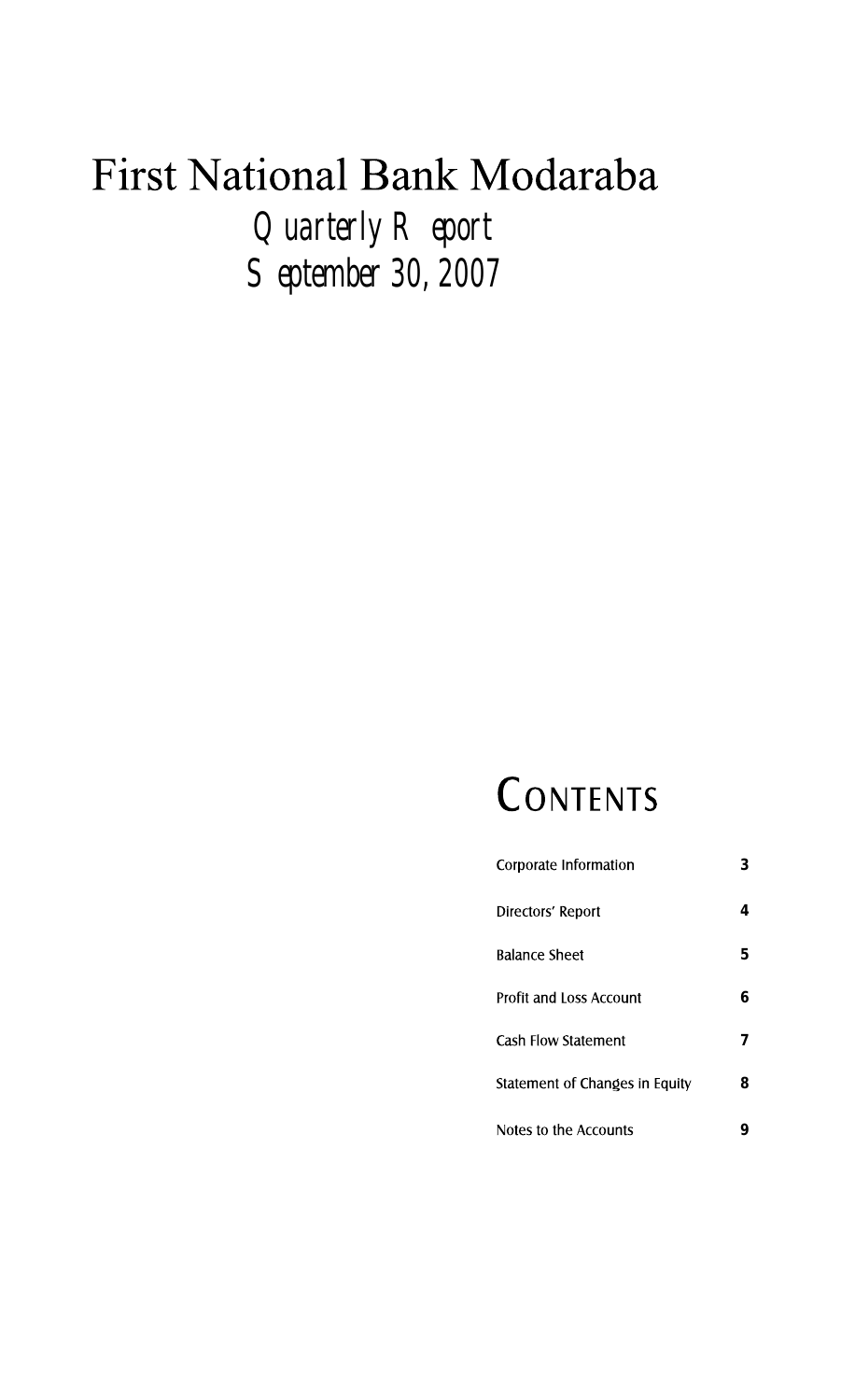## **CORPORATE INFORMATION**

| <b>Board of Directors</b>                                   | Mr. S. Ali Raza<br>Mr. Shahid Anwar Khan<br>Dr. Asif A. Brohi<br>Mr. Tajammal H. Bokharee<br>Mr. Muhammad Nusrat Vohra<br>Mr. Wajahat Bagai<br>Mr. Qamar Hussain<br>Mr. Shafiq Khan                                                                                                                                     | Chairman<br>Director<br>Director<br>Director<br>Director<br>Director<br>Director<br><b>Chief Executive</b> |
|-------------------------------------------------------------|-------------------------------------------------------------------------------------------------------------------------------------------------------------------------------------------------------------------------------------------------------------------------------------------------------------------------|------------------------------------------------------------------------------------------------------------|
| <b>Chief Financial Officer/</b><br><b>Company Secretary</b> | Mr. Abbas Azam                                                                                                                                                                                                                                                                                                          |                                                                                                            |
| <b>Audit Committee</b>                                      | Mr. Shahid Anwar Khan<br>Dr. Asif A. Brohi<br>Mr. Tajammal H. Bokharee                                                                                                                                                                                                                                                  | Chairman<br>Member<br>Member                                                                               |
| <b>Auditors</b>                                             | M. Yousuf Adil Saleem & Co.<br>(An independent firm associated with Deloitte Touche Tohmatsu)                                                                                                                                                                                                                           |                                                                                                            |
| <b>Bankers</b>                                              | National Bank of Pakistan<br><b>Standard Chartered Bank</b><br><b>Bank Alfalah Limited</b><br>Al Baraka Islamic Bank<br>Habib Bank Limited<br><b>Allied Bank Limited</b><br><b>MCB Bank Limited</b><br>First Women Bank Limited<br>Hongkong Shanghai Banking Corporation<br><b>Emirates Global Islamic Bank Limited</b> |                                                                                                            |
| <b>Legal Advisor</b>                                        | Cornelius Lane & Mufti<br><b>Advocates and Solicitors</b><br>Nawa-i-Waqt House<br>4 Shahrah-e-Fatima Jinnah, Lahore<br>Tel.: 6360824, Fax: 6303301                                                                                                                                                                      |                                                                                                            |
| <b>Shares Registrar</b>                                     | Hameed Majeed Associates (Pvt.) Limited<br>H. M. House, 7 Bank Square, Lahore<br>Tel: 7235081-2, Fax: 7358817                                                                                                                                                                                                           |                                                                                                            |
| <b>Registered Office</b>                                    | 5th Floor, NBP RHQs Building,<br>26 McLagon Road, Lahore<br>Tel: 042-9211200, Fax: 042-9213247<br>URL: http://www.nbmodaraba.com<br>E-mail: info@nbmodaraba.com                                                                                                                                                         |                                                                                                            |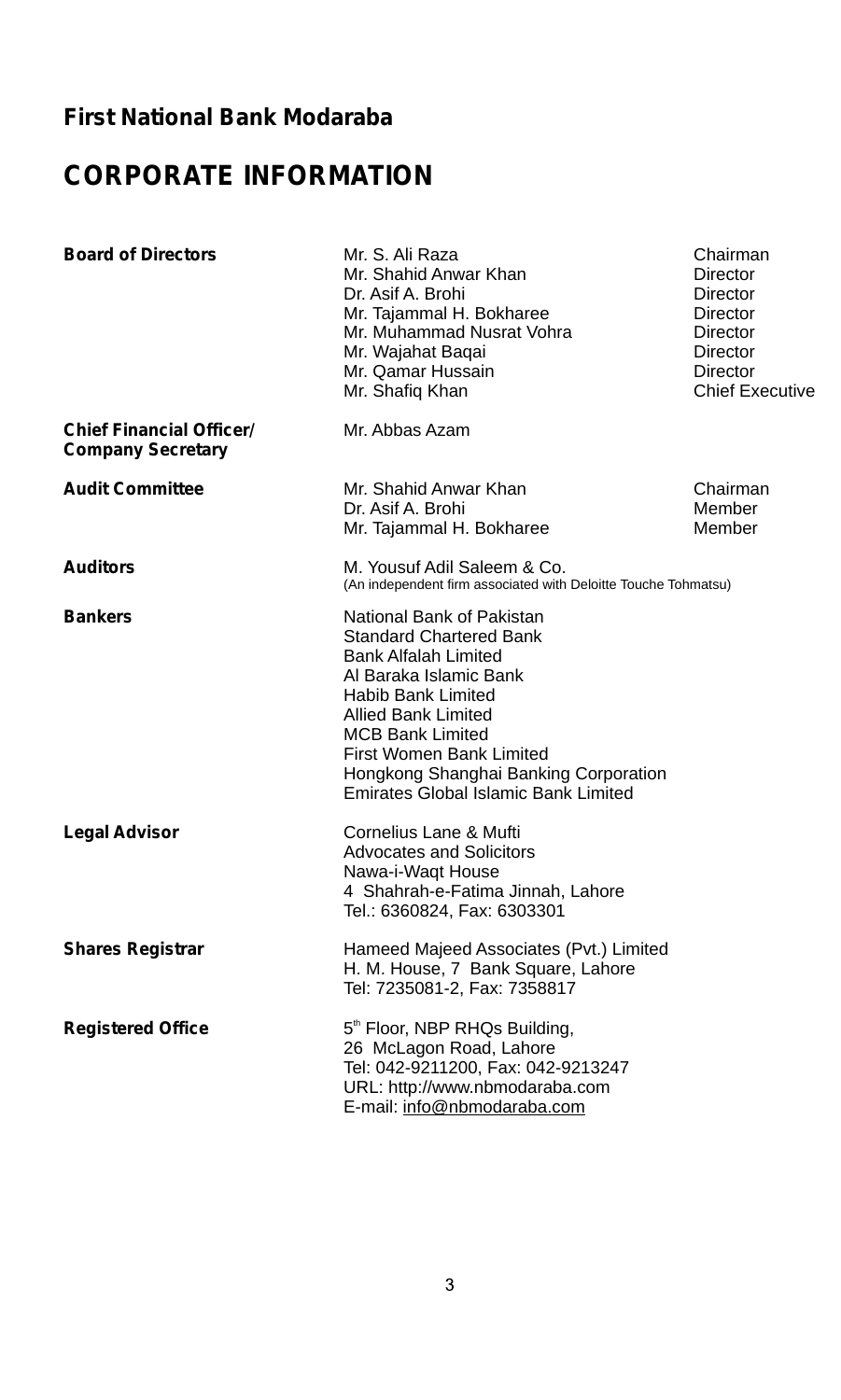## **DIRECTORS' REPORT**

On behalf of the Board of Directors of National Bank Modaraba Management Company Limited (NBMMCL), the Management Company of First National Bank Modaraba (FNBM), I am pleased to present the quarterly report, together with un-audited financial statements of FNBM for the quarter ended September 30, 2007.

After completion of a good year ended on June 30, 2007, in which FNBM was successful in announcing 12% cash dividend to its Certificate Holders, the Modaraba also booked good financial results in the subsequent quarter ended on September 30, 2007 as is evident from the following key financial indicators:

|                          | Rupees     |
|--------------------------|------------|
| Operating revenue        | 58,403,550 |
| Operating expenses       | 45,912,838 |
| Profit after tax         | 11,241,641 |
| Earnings per certificate | 0.45       |

During the period under review, FNBM maintained its balance sheet size. The balance sheet footing remained stable at Rs.2.161 billion as compared to Rs.2.201 billion as on June 30, 2007. From business point of view, the main focus of the Modaraba remained on lease finance. The Net Investment in Lease Finance increased by 3.54% from Rs.1.335 billion as on June 30, 2007 to Rs.1.382 billion as on September 30, 2007. The short term Morabaha Investments, however, remained stable at Rs.542 million.

The total income increased by 8% from Rs.54.00 million in first quarter of the previous financial year to Rs.58.403 million in the period under review. Similarly, expenditures increased by 10.4% from Rs.41.587 million in the comparative period last year to Rs.45.912 million in the period under review. Due to decline in the value of stock market investments the net profit remained the same (which could have otherwise been higher) in this quarter as in the previous comparative period.

FNBM is making efforts to mobilize funds through issuance of Certificates of Musharaka (COMs). As at end of September 2007 FNBM managed to raise Rs.209 million from issuance of COMs.

The Board would like to take this opportunity to thank its valued certificate holders and clients for their patronage and consistent support. Besides, the Board extends its sincere gratitude to Registrar Modarabas, SECPand Modaraba Association of Pakistan for their continued guidance and support.

### **For and on behalf of the Board**

Shafiq Khan<br>Chief Executive Officer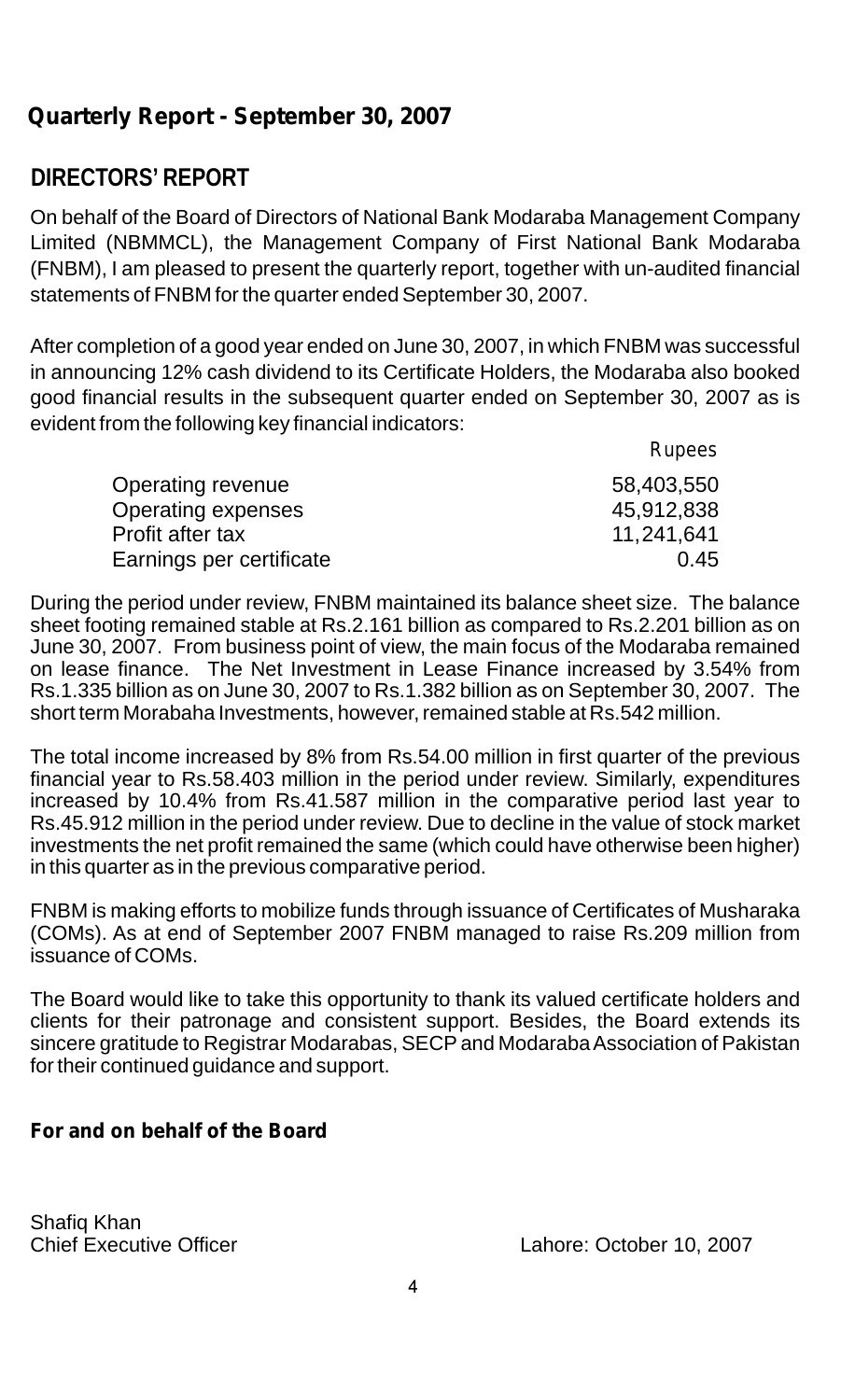## **BALANCE SHEET (UNAUDITED) AS AT SEPTEMBER 30, 2007**

|                                                                                 | <b>Note</b>    | September 30,<br>2007<br><b>Rupees</b> | <b>June 30,</b><br>2007<br><b>Rupees</b> |
|---------------------------------------------------------------------------------|----------------|----------------------------------------|------------------------------------------|
| ASSETS                                                                          |                |                                        |                                          |
| <b>CURRENT ASSETS</b>                                                           |                |                                        |                                          |
| Cash and bank balances<br>Advances, deposits, prepayments and other receivables |                | 11,237,187<br>112,552,072              | 6,794,280<br>169,920,853                 |
| Short-term investments                                                          | 4              | 29,758,879                             | 28,153,349                               |
| Short-term murabaha investments - secured                                       |                | 542,781,441                            | 542,566,025                              |
| Current portion of non-current assets                                           |                | 475,069,668                            | 490,635,137                              |
|                                                                                 |                | 1,171,399,247                          | 1,238,069,644                            |
| <b>NON-CURRENT ASSETS</b>                                                       |                |                                        |                                          |
| Net investment in lease / ijarah finance                                        | 5              | 921,637,576                            | 890,364,786                              |
| Long-term morabaha investment - secured                                         |                | 23,423,555                             | 27,434,272                               |
| Long-term musharika investment - secured                                        |                | 41,000,000                             | 41,000,000                               |
| Long-term loans and deposits                                                    |                | 1,105,550                              | 933,712                                  |
| Deferred costs                                                                  |                | 2,339,915                              | 2,839,949                                |
| Fixed assets - owned                                                            | 6              | 830,188                                | 853,450                                  |
|                                                                                 |                | 990,336,784                            | 963,426,169                              |
|                                                                                 |                | 2,161,736,031                          | 2,201,495,813                            |
| <b>LIABILITIES</b>                                                              |                |                                        |                                          |
| <b>CURRENT LIABILITIES</b>                                                      |                |                                        |                                          |
| Creditors, advances, accrued and other liabilities                              |                | 54,616,290                             | 47,585,066                               |
| Short-term finances - secured                                                   |                | 354,923,154                            | 429,582,772                              |
| Certificates of musharika - unsecured                                           |                | 209,000,000                            | 156,700,000                              |
| Current portion of long-term finances - secured                                 |                | 532,810,431                            | 599,831,615                              |
|                                                                                 |                | 1,151,349,875                          | 1,233,699,453                            |
| LONG-TERM LOANS, DEPOSITS, and DERERRED LIABILITIES                             |                |                                        |                                          |
| Long-term security deposits                                                     |                | 170,824,589                            | 167,771,631                              |
| Long-term finances - secured                                                    |                | 510,667,404                            | 479,500,008                              |
| Deferred morahaba income                                                        |                | 5,923,555                              | 7,434,272                                |
|                                                                                 |                | 1,838,765,423                          | 1,888,405,364                            |
| NET ASSETS                                                                      |                | 322,970,608                            | 313,090,449                              |
| <b>REPRESENTED BY</b>                                                           |                |                                        |                                          |
| <b>CAPITAL AND RESERVES</b>                                                     |                |                                        |                                          |
| Autorized certificate capital                                                   |                | 600,000,000                            | 600,000,000                              |
| Issued, subscribed and paid up certificate capital                              |                | 250,000,000                            | 250,000,000                              |
| Reserves                                                                        |                | 72,970,608                             | 63,090,449                               |
|                                                                                 |                | 322,970,608                            | 313,090,449                              |
| <b>CONTINGENCIES AND COMMITMENTS</b>                                            | $\overline{7}$ |                                        |                                          |
| The annexed notes form an integral part of these financial statements.          |                |                                        |                                          |
|                                                                                 |                |                                        |                                          |

**CHIEF EXECUTIVE DIRECTOR DIRECTOR CHIEF FINANCIAL OFFICER Lahore: October 10, 2007**

### $\overline{\phantom{0}}$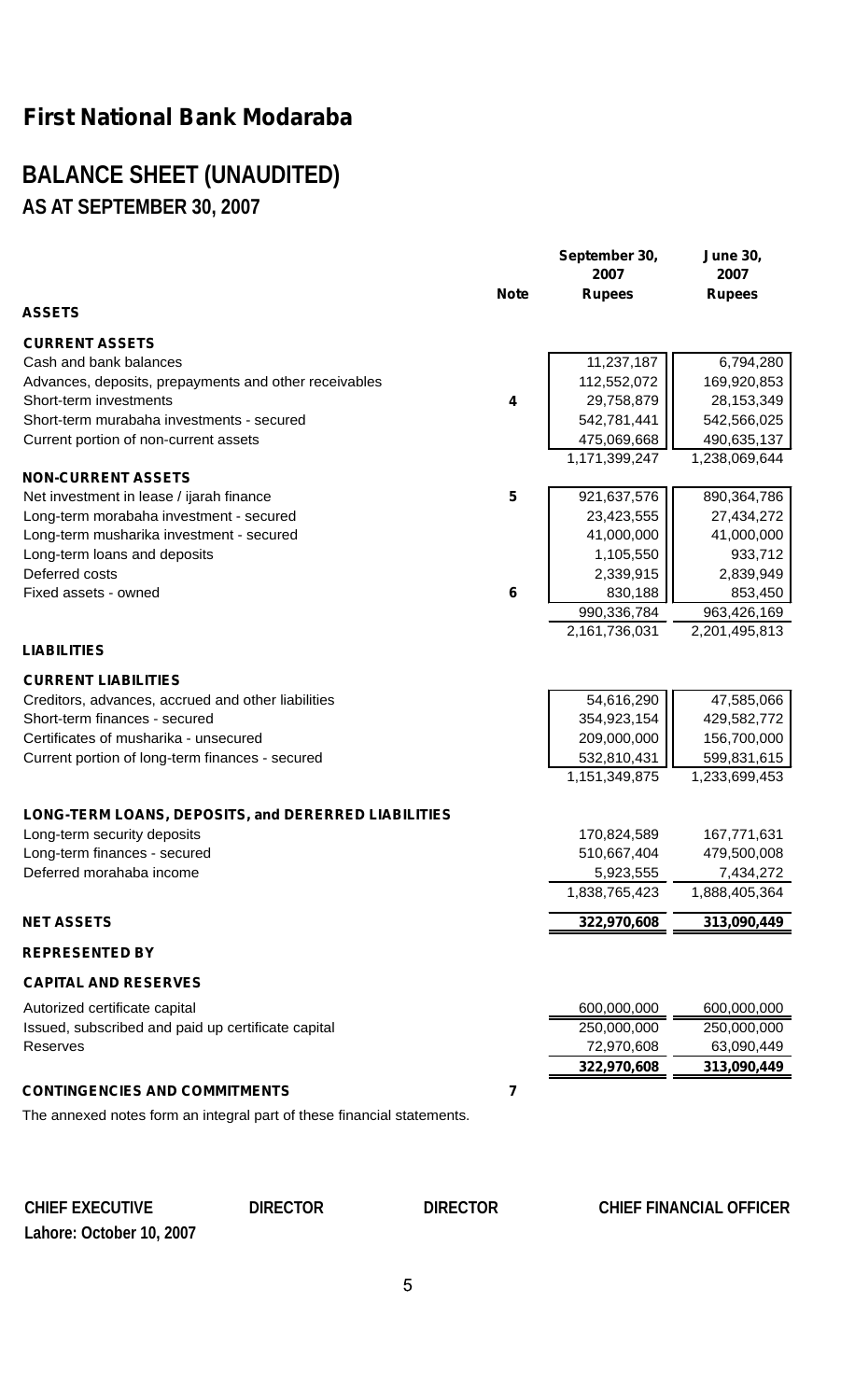## **PROFIT AND LOSS ACCOUNT (UNAUDITED) FOR THE PERIOD ENDED SEPTEMBER 30, 2007**

|                                           |             | Quarter ended |                           |
|-------------------------------------------|-------------|---------------|---------------------------|
|                                           |             |               | September 30 September 30 |
|                                           |             | 2007          | 2006                      |
|                                           | <b>Note</b> | <b>Rupees</b> | <b>Rupees</b>             |
| <b>OPERATING REVENUE</b>                  |             |               |                           |
| Income from lease / ijarah                |             | 38,600,371    | 33,006,487                |
| Profit on musharika finances              |             | 1,354,276     | 1,830,353                 |
| Profit on murabaha finances               |             | 18,985,321    | 16,432,956                |
| Profit on bank deposits                   |             | 19,500        | 20,429                    |
| Gain on short-term investments            | 8           | (649, 767)    | 2,576,373                 |
| Other operating income                    |             | 93,849        | 141,295                   |
|                                           |             | 58,403,550    | 54,007,893                |
| <b>OPERATING EXPENSES</b>                 |             |               |                           |
| Operating expenses                        | 9           | 3,314,797     | 3,062,246                 |
| Financial charges                         |             | 42,598,041    | 38,525,575                |
|                                           |             | 45,912,838    | 41,587,821                |
| Operating profit                          |             | 12,490,712    | 12,420,072                |
| Modaraba Company's Management Fee @ 10%   |             | 1,249,071     | 1,242,007                 |
| <b>PROFIT BEFORE TAXATION</b>             |             | 11,241,641    | 11,178,065                |
| Provision for taxation                    |             |               |                           |
| <b>PROFIT AFTER TAXATION</b>              |             | 11,241,641    | 11,178,065                |
| UNAPPROPRIATED PROFIT BROUGHT FORWARD     |             | 49,214,141    | 41,000,881                |
| <b>PROFIT AVAILABLE FOR APPROPRIATION</b> |             | 60,455,782    | 52,178,946                |
| Appropriation                             |             |               |                           |
| Transfer to statutory reserve             |             | 2,248,328     | 2,235,613                 |
| UNAPPROPRIATED PROFIT CARRIED FORWARD     |             | 58,207,454    | 49,943,333                |
|                                           |             |               |                           |
| <b>EARNINGS PER MODARABA CERTIFICATE</b>  |             |               |                           |
| Basic and diluted                         |             | 0.45          | 0.45                      |

The annexed notes form an integral part of these financial statements.

**Lahore: October 10, 2007**

**CHIEF EXECUTIVE DIRECTOR DIRECTOR CHIEF FINANCIAL OFFICER**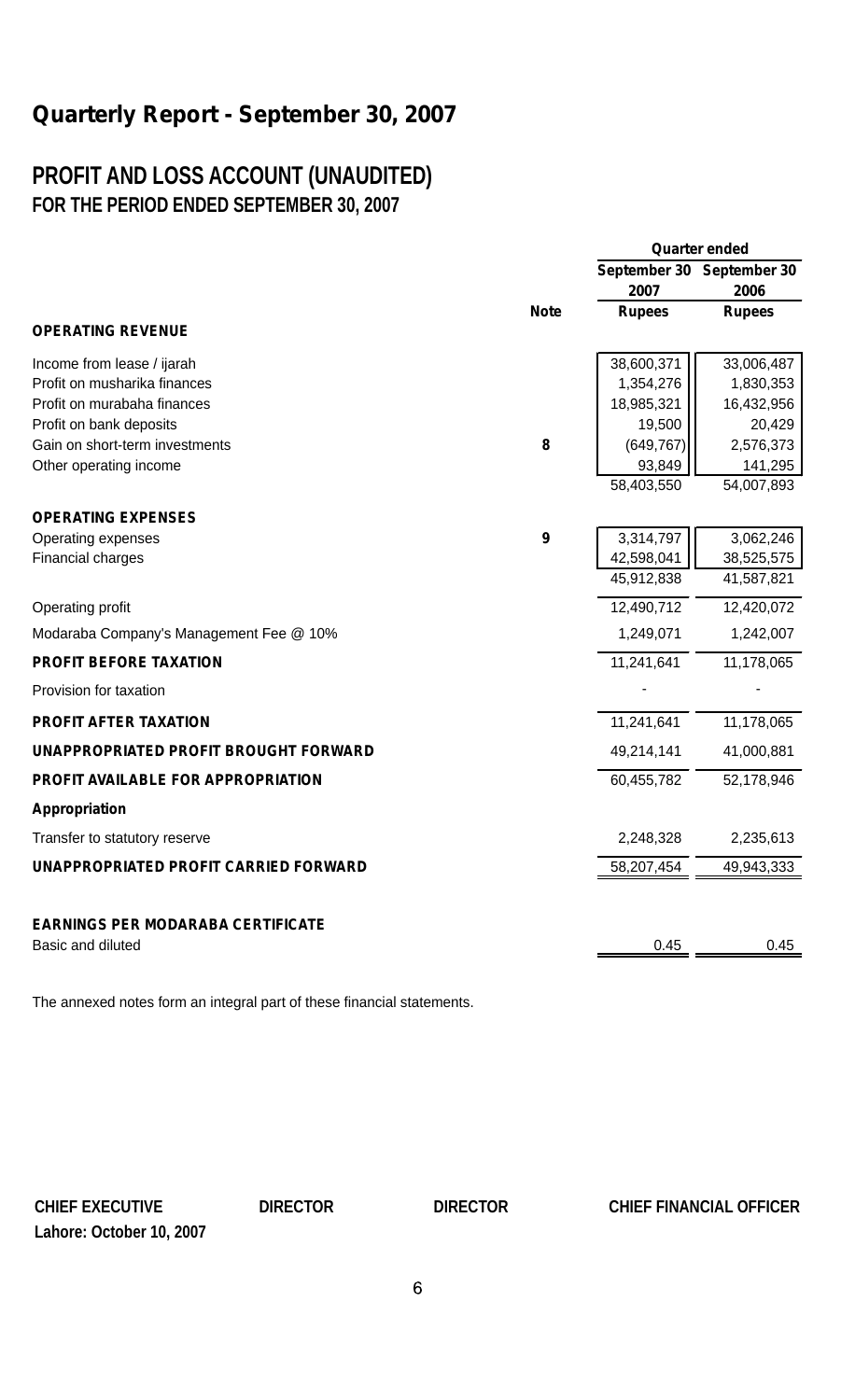## **CASH FLOW STATEMENT (UNAUDITED) FOR THE PERIOD ENDED SEPTEMBER 30, 2007**

|                                                                | Quarter ended  |                 |
|----------------------------------------------------------------|----------------|-----------------|
|                                                                | September 30   | September 30    |
| <b>CASH FLOWS FROM OPERATING ACTIVITIES</b>                    | 2007           | 2006            |
|                                                                | <b>Rupees</b>  | <b>Rupees</b>   |
| <b>Profit before tax</b>                                       | 11,241,641     | 11,178,065      |
| <b>Adjustment for:</b>                                         |                |                 |
| Depreciation / amortization                                    | 124,822        | 162,599         |
| Amortization of deferred costs                                 | 500.034        | 500,034         |
| Diminution / (Appreciation) in value of short-term investments | 24,449         | (1,314,977)     |
| Gain on sale of short - term investments                       | 1,597,568      | (169, 896)      |
| Finance cost                                                   | 42,598,041     | 38,525,575      |
| Profit on bank deposits                                        | (19,500)       | (20, 429)       |
| Dividend income                                                | (972, 250)     | (1,091,500)     |
|                                                                | 43,853,164     | 36,591,406      |
|                                                                | 55.094.805     | 47,769,471      |
| (Increase) / Decrease in operating assets                      |                |                 |
| Advances, prepayments and other receivables                    | 57,746,273     | 108,084,874     |
| Short-term morabaha investment                                 | 5,000,000      | 148,000,000     |
| Investment in ijarah                                           | (47, 294, 194) | (75, 790, 058)  |
| Security deposits from lessees                                 | 11,680,459     | 19,857,401      |
| Long - term morabaha investment                                | 27,500,000     | 425,707         |
|                                                                | 54,632,538     | 200,577,924     |
| Increase / (Decrease) in operating liabilities                 |                |                 |
| Creditors, accrued and other liabilities                       | 9,040,351      | (10,655,683)    |
| Cash generated from operations                                 | 118,767,694    | 237,691,712     |
| Finance cost paid                                              | (44, 607, 170) | (34, 304, 033)  |
| Income taxes paid                                              | (3,242)        | (170, 198)      |
| Dividend income received                                       | 617,500        | 277,500         |
| Net cash flow from operating activities                        | 74,774,782     | 203,494,981     |
| <b>CASH FLOWS FROM INVESTING ACTIVITIES</b>                    |                |                 |
| Purchase of fixed assets                                       | (101, 560)     | (120,000)       |
| Long-term loans and deposits                                   | (282, 403)     | (177, 137)      |
| Short-term investments - Net                                   | (4,589,029)    | 5,833,801       |
| Net cash used in investing activities                          | (4,972,992)    | 5,536,664       |
| <b>CASH FLOWS FROM FINANCING ACTIVITIES</b>                    |                |                 |
| Long - term finances obtained                                  | 100,000,000    |                 |
| Repayment of long-term finances                                | (143,000,000)  | (57,500,000)    |
| Certificates of musharaka - issued                             | 52,300,000     |                 |
| Increase/(decrease) in short-term finances                     | (74, 658, 883) | (166, 829, 707) |
| Net cash flow from financing activities                        | (65, 358, 883) | (210, 329, 707) |
| <b>NET INCREASE / (DECEREASE) IN CASH AND CASH EQUILENTS</b>   | 4,442,907      | (1,298,062)     |
| <b>CASH AND CASH EQUIVALENTS AT BEGINNING OF PERIOD</b>        | 6,794,280      | 13,476,172      |
| CASH AND CASH EQUIVALENTS AT END OF PERIOD                     | 11,237,187     | 12,178,110      |
|                                                                |                |                 |

The annexed notes form an integral part of these financial statements.

**CHIEF EXECUTIVE DIRECTOR DIRECTOR CHIEF FINANCIAL OFFICER Lahore: October 10, 2007**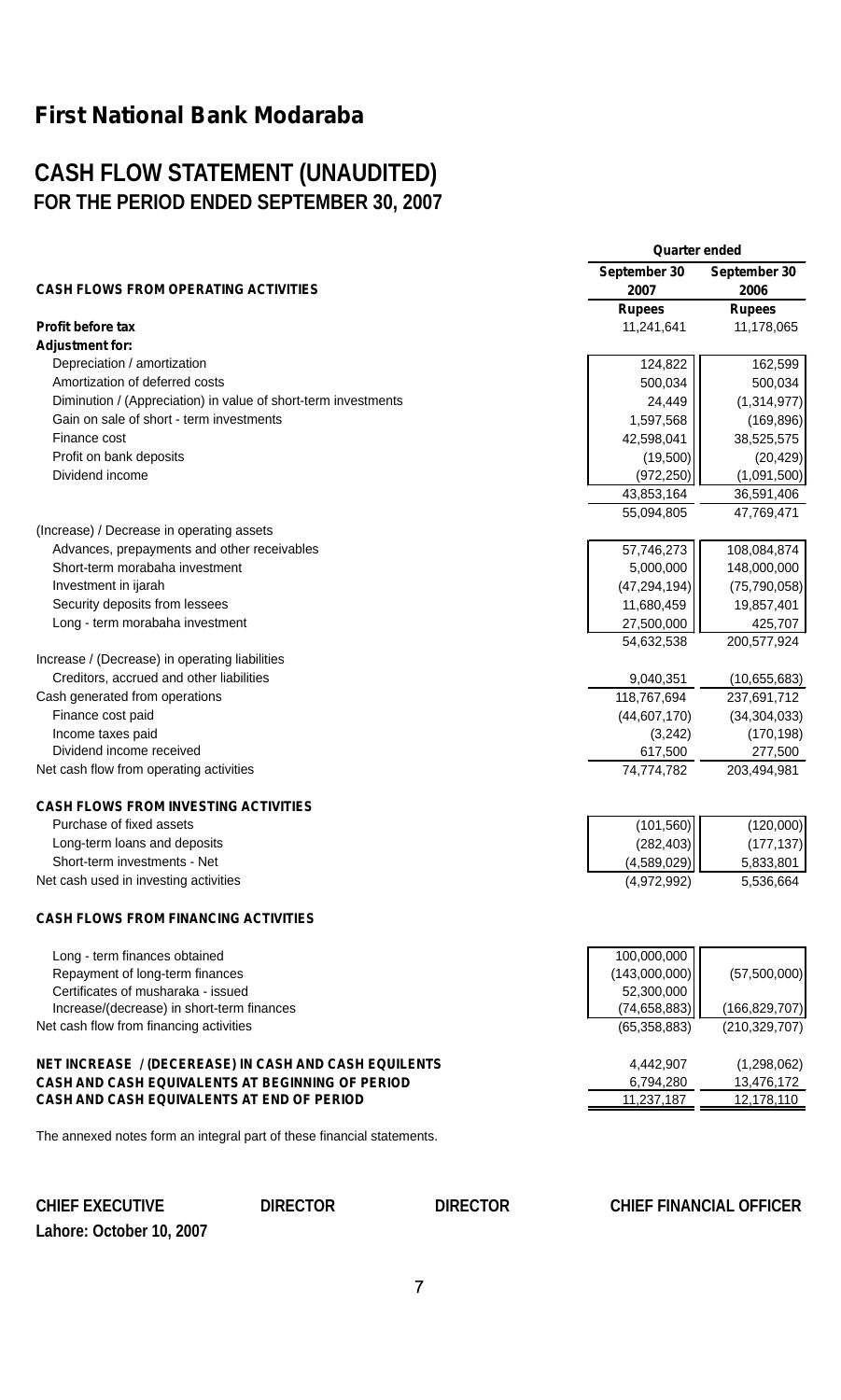## **STATEMENT OF CHANGES IN EQUITY (UNAUDITED) FOR THE PERIOD ENDED SEPTEMBER 30, 2007**

|                                                                                        | capital     | <b>Statutory</b><br>reserves | Certificate Capital reserves Revenue<br>Net<br>unrealised<br>gain / (loss)<br>on available<br>for sale<br>investments | reserves<br>Unappropriated<br>profits | Total<br>reserves | <b>Total equity</b> |
|----------------------------------------------------------------------------------------|-------------|------------------------------|-----------------------------------------------------------------------------------------------------------------------|---------------------------------------|-------------------|---------------------|
|                                                                                        |             |                              |                                                                                                                       |                                       |                   |                     |
| Balance as at June 30,2006                                                             | 250,000,000 | 10,250,220                   | (5,888,651)                                                                                                           | 41,000,881                            | 45.362.450        | 295,362,450         |
| Profit for the period                                                                  |             |                              |                                                                                                                       | 11.178.065                            | 11.178.065        | 11,178,065          |
| Transferred to statutory reserves                                                      |             | 2,235,613                    |                                                                                                                       | (2, 235, 613)                         |                   |                     |
| Net unrealized gain on investments available for sale                                  |             |                              | (748, 567)                                                                                                            |                                       | (748, 567)        | (748, 567)          |
| Balance as at September 30, 2006                                                       | 250,000,000 | 12,485,833                   | (6,637,218)                                                                                                           | 49,943,333                            | 55,791,948        | 305,791,948         |
| Profit for the period                                                                  |             |                              |                                                                                                                       | 30,338,510                            | 30,338,510        | 30,338,510          |
| Transferred to statutory reserves                                                      |             | 6,067,702                    |                                                                                                                       | (6,067,702)                           |                   |                     |
| Net unrealised loss on available for sale investments                                  |             |                              | 1.959.991                                                                                                             |                                       | 1.959.991         | 1.959.991           |
| Profit distribution for the year ended June 30, 2006<br>Re. 1 per modaraba certificate |             |                              |                                                                                                                       | (25,000,000)                          | (25,000,000)      | (25,000,000)        |
| Balance as at June 30, 2007                                                            | 250,000,000 | 18,553,535                   | (4,677,227)                                                                                                           | 49,214,141                            | 63,090,449        | 313,090,449         |
| Profit for the period                                                                  |             |                              |                                                                                                                       | 11,241,641                            | 11,241,641        | 11,241,641          |
| Transferred to statutory reserves                                                      |             | 2,248,328                    |                                                                                                                       | (2, 248, 328)                         |                   |                     |
| Net unrealised gain on available for sale investments                                  |             |                              | (1,361,482)                                                                                                           |                                       | (1.361, 482)      | (1,361,482)         |
| Balance as at September 30, 2007                                                       | 250,000,000 | 20,801,863                   | (6,038,709)                                                                                                           | 58,207,454                            | 72,970,608        | 322,970,608         |

The annexed notes form an integral part of these financial statements.

**Lahore: October 10, 2007**

#### **CHIEF EXECUTIVE DIRECTOR DIRECTOR CHIEF FINANCIAL OFFICER**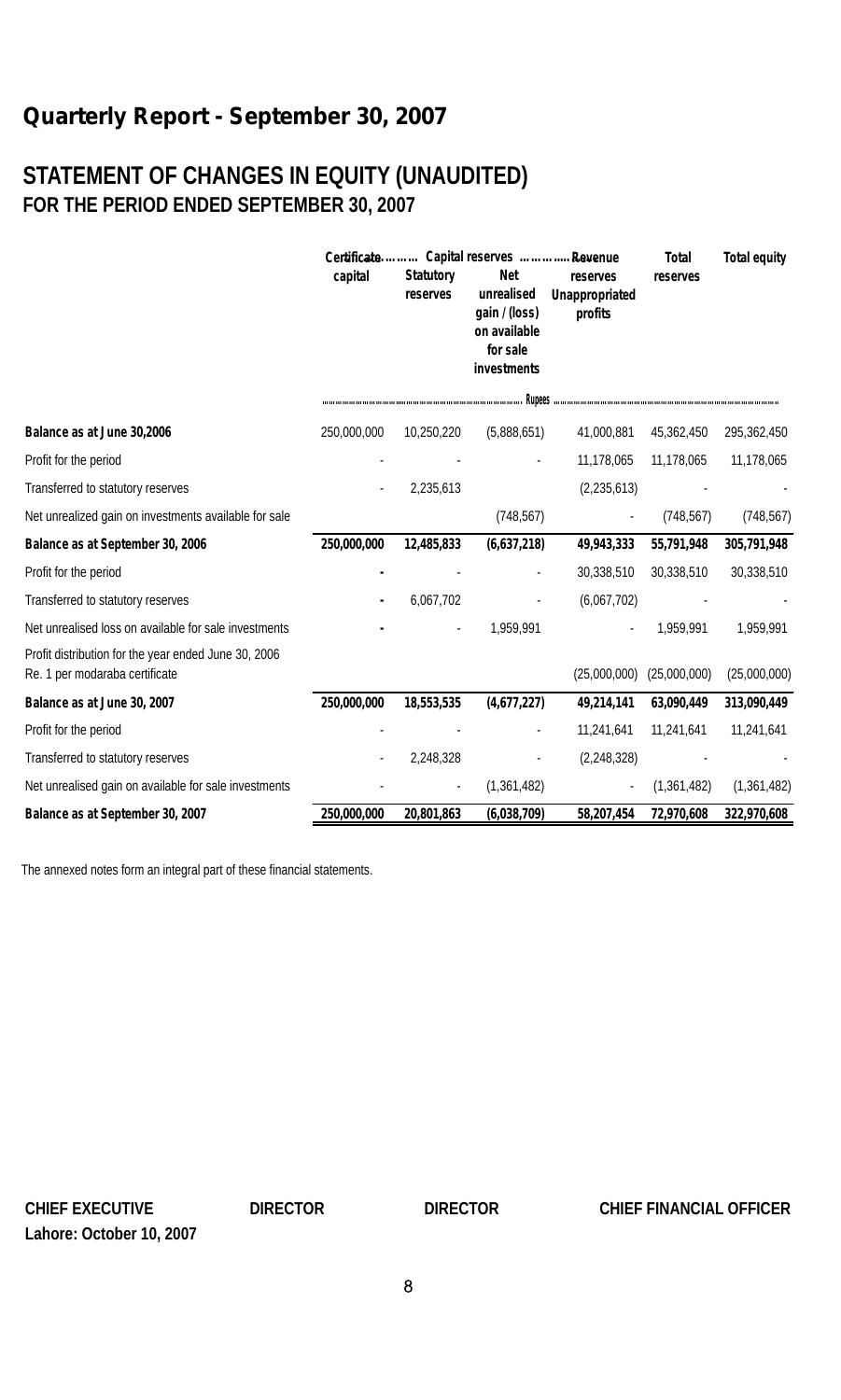### **NOTES TO THE FINANCIAL STATEMENTS (UNAUDITED) FOR THE PERIOD ENDED SEPTEMBER 30, 2007**

#### **1 STATUS AND ACTIVITIES**

First National Bank Modaraba (" the Modaraba") is a multi purpose, perpetual and multi dimensional modaraba formed under the Modaraba Companies and Modaraba (Floatation and Control) Ordinance, 1980 and rules framed there under and is managed by National Bank Modaraba Management Company Limited (a wholly owned subsidiary of National Bank of Pakistan), incorporated in Pakistan under the Companies Ordinance, 1984 and registered with registrar of Modaraba Companies. The registered office of the Modaraba is situated at 5th floor, National Bank of Pakistan, Regional Headquarters Building, 26 - McLagon Road , Lahore. The Modaraba is listed on Karachi and Lahore stock exchanges. The Modaraba commenced its business operations on December 04, 2003.

The Modaraba is currently engaged in various Islamic modes of financing and business including ijarah, musharika and murabaha arrangements.

#### **2 BASIS OF PREPARATION**

These financial statements have been prepared in accordance with the directives issued by the Securities & Exchange Commission of Pakistan and are in compliance with the International Accounting Standard 34 "Interim Financial Reporting" and being submitted to certificate holders as required by Section 245 of the Companies Ordinance, 1984.

These financial statements are unaudited. The accounting policies adopted for preparation of these interim financial statements are consistant with those applied in the preparation of the preceding annual published financial statements of the Modaraba for the year ended June 30, 2007.

#### **3 TAXATION**

 The income of non-trading modarabas is exempt from income tax, provided not less than 90% of its profits are distributed to the certificate holders. The Modaraba intends to continue availing the tax exemption and hence no provision for tax liability for the quarter<br>ended Sentember 30, 2007 is made in the financial statements ended September 30, 2007 is made in the financial statements.

| 4 | <b>SHORT-TERM INVESTMENTS</b> | September 30.<br>2007<br><b>Rupees</b> | <b>June 30,</b><br>2007<br><b>Rupees</b> |
|---|-------------------------------|----------------------------------------|------------------------------------------|
|   | Available for sale            | 10.768.279                             | 12.129.761                               |
|   | Held for trading              | 18.990.600                             | 16,023,588                               |
|   |                               | 29,758,879                             | 28,153,349                               |

#### **5 NET INVESTMENT IN LEASE / IJARAH FINANCE**

| Minimum lease / ijarah payments receivable                        | 1.417.754.673 | 1.372.439.919 |
|-------------------------------------------------------------------|---------------|---------------|
| Residual value of leased assets                                   | 200.285.454   | 183,279,598   |
| Gross investment in lease / ijarah finance                        | 1.618.040.127 | 1,555,719,517 |
| Less: Unearned finance income                                     | 235.745.450   | 220.719.034   |
| Net investment in lease / ijarah finance                          | 1.382.294.677 | 1,335,000,483 |
| Less: Current portion of net investment in lease / ijarah finance | 460.657.101   | 444.635.697   |
|                                                                   | 921,637,576   | 890,364,786   |

#### **6 FIXED ASSETS - OWNED**

| Opening written down value                            | 853.450 | 1,274,756 |
|-------------------------------------------------------|---------|-----------|
| Additions during the period                           |         |           |
| Tangible                                              |         |           |
| Computers and accessories                             | 101,560 |           |
| Electric equipment                                    | ۰       |           |
| Vehicles                                              | -       |           |
| Intangible                                            |         |           |
| Software and license fee                              |         | 120,000   |
|                                                       | 101,560 | 120,000   |
| Less:                                                 |         |           |
| Depriciation / amortization charged during the period | 124.822 | 541.306   |

#### **7 CONTINGENCIES AND COMMITMENTS**

#### **Contingencies**

There were no known contingencies as at September 30, 2007. ( June 2006 : Nil)

#### **Commitments**

Ijarah/morahaba contracts approved but not disbursed. 28,401,433 16,411,375

830,188 853,450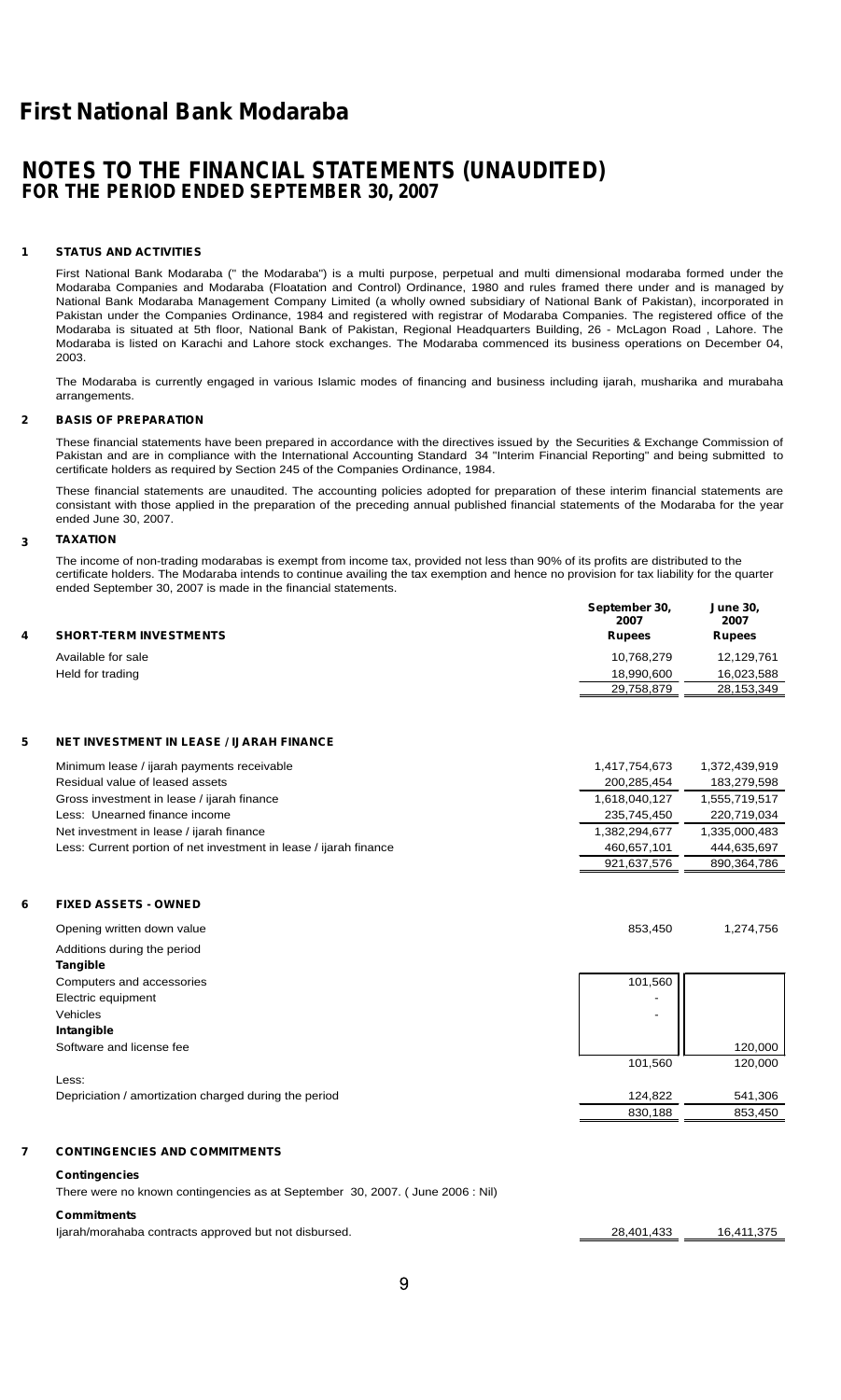|   |                                                           |                      | Quarter ended        |
|---|-----------------------------------------------------------|----------------------|----------------------|
|   |                                                           | September 30<br>2007 | September 30<br>2006 |
|   |                                                           | <b>Rupees</b>        | <b>Rupees</b>        |
| 8 | <b>GAIN ON SHORT-TERM INVESTMENTS</b>                     |                      |                      |
|   | Gain/(loss) on sale of short-term investments             | (1,597,568)          | 169,896              |
|   | Dividend income                                           | 972.250              | 1,091,500            |
|   | Unrealised gain/(loss) in value of short-term investments | (24, 449)            | 1,314,977            |
|   |                                                           | (649, 767)           | 2,576,373            |
| 9 | <b>OPERATING EXPENSES</b>                                 |                      |                      |
|   | Salaries, allowances and other benefits                   | 2,065,050            | 1,744,219            |
|   | Utility expenses                                          | 123,000              | 121,500              |
|   | Communication expenses                                    | 72,470               | 77,813               |
|   | Traveling and conveyance                                  | 6.220                | 4,285                |
|   | Vehicle running expenses                                  | 14.362               | 12,231               |
|   | Postage and stamps                                        | 12,894               | 11,090               |
|   | Advertisement                                             | 7,410                |                      |
|   | Legal and professional charges                            | 92.081               | 65,026               |
|   | Fee and subscription                                      | 76,749               | 185,923              |
|   | Repairs and maintenance                                   | 66,680               | 37,735               |
|   | Insurance                                                 | 20.826               | 34,824               |
|   | Stationery, printing and other expenses                   | 68,520               | 49,396               |
|   | Depreciation / amortization                               | 124,822              | 162,599              |
|   | Amortization of deferred costs                            | 500,034              | 500,034              |
|   | Central depository company charges                        | 2.765                | ٠                    |
|   | Entertainment                                             | 25,069               | 26,925               |
|   | Other sundry expenses                                     | 12,546               | 10,177               |
|   | Zakat                                                     | 23,299               | 18,469               |
|   |                                                           | 3,314,797            | 3,062,246            |

#### **10 BALANCES AND TRANSACTIONS WITH RELATED PARTIES**

Modaraba management fee at the rate of 10% of the profit before tax has been recorded as payable to National Bank Modaraba Management Company Ltd U/s 18 of the Modaraba Companies and Modaraba (Floatation and Control) Ordinance, 1980

| <b>Transactions with related parties</b>                       |                     | <b>Nature of Transactions</b>   | September 30<br>2007 | September 30<br>2006 |
|----------------------------------------------------------------|---------------------|---------------------------------|----------------------|----------------------|
| <b>Related Party</b>                                           | Relationship        |                                 | <b>Rupees</b>        | <b>Rupees</b>        |
| <b>Taurus Securities Limited</b>                               | Common directorship | Commission paid                 | 48,586               | 7,500                |
| <b>Taurus Securities Limited</b>                               | Common directorship | Purchase and sale of securities | 73,657,032           | 20,334,400           |
| National Bank of Pakistan                                      | Holding company     | Musharika obtained              | 116,292,983          |                      |
| National Bank of Pakistan                                      | Holding company     | Musharika repaid                | 57,500,000           | 89,249,692           |
| National Bank of Pakistan                                      | Holding company     | Profit paid                     | 8,287,484            | 7,981,047            |
| National Bank of Pakistan                                      | Holding company     | ljarah disbrused                | 16,351,030           |                      |
| National Bank of Pakistan                                      | Holding company     | ljarah repaid                   | 3,663,134            |                      |
| National Bank of Pakistan                                      | Holding company     | Profit on Ijarah                | 548.293              |                      |
| National Bank Modaraba<br><b>Management Company</b><br>Limited | Management Company  | Management fee                  | 1,249,071            | 1,242,007            |
|                                                                |                     |                                 |                      |                      |